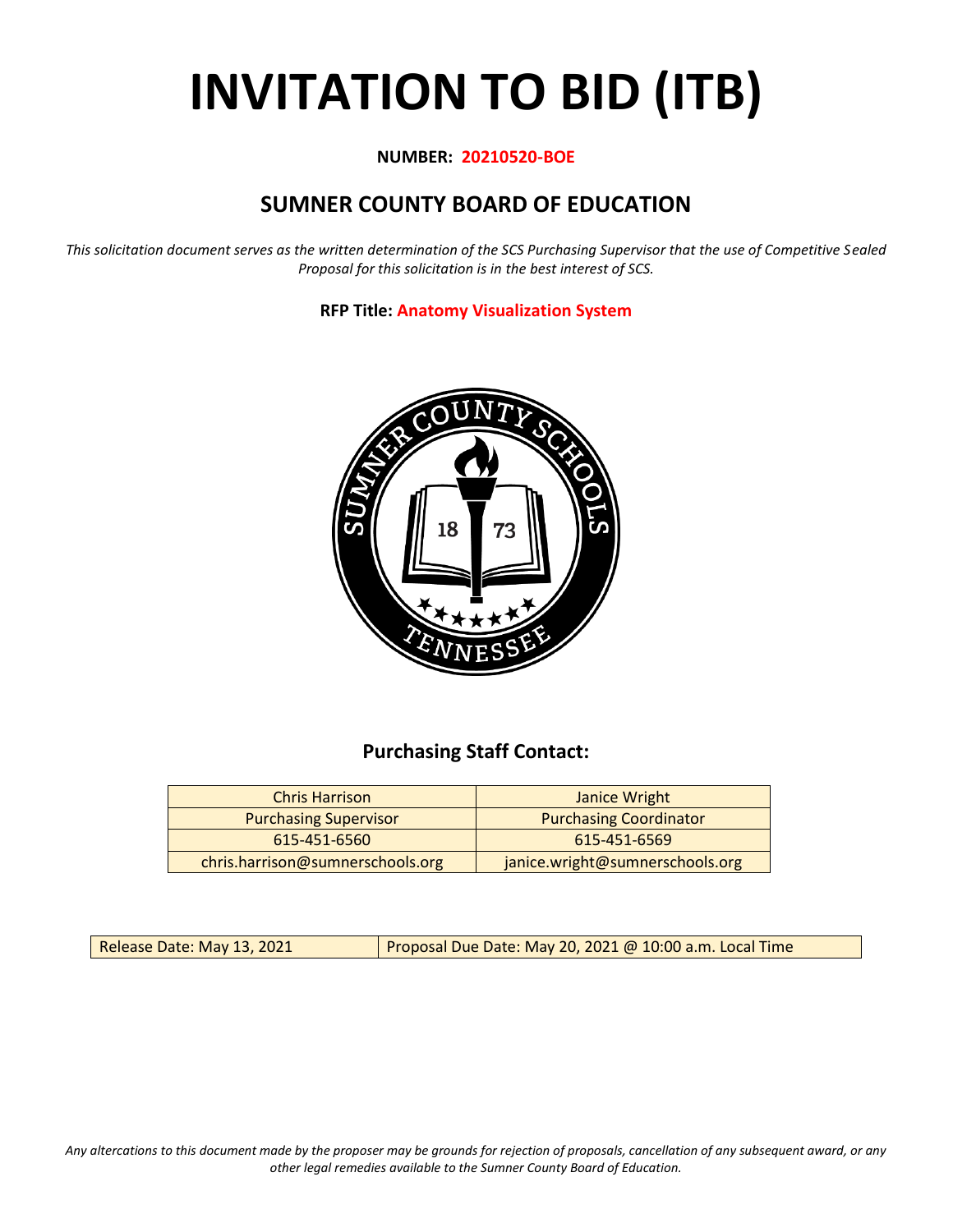## **NOTICE TO PROPOSERS**

There may be one or more amendments to this ITB. In order to receive communication for any such amendments issued specifically to this ITB, the proposer must provide the information requested below to the Sumner County Board of Education (SCS) Purchasing Department. The information may be sent by email to: Chris Harrison, Purchasing Supervisor, chris.harrison@sumnerschools.org. SCS will send amendments only to those proposers which complete and return this information in a timely manner.

| <b>ITB Number:</b>      | 20210520-BOE Anatomy Visualization System |  |  |
|-------------------------|-------------------------------------------|--|--|
| Company Name:           |                                           |  |  |
| <b>Mailing Address:</b> |                                           |  |  |
|                         |                                           |  |  |
|                         |                                           |  |  |
| Phone Number:           |                                           |  |  |
|                         |                                           |  |  |
| <b>Contact Person:</b>  |                                           |  |  |
| Email Address:          |                                           |  |  |
|                         |                                           |  |  |
|                         |                                           |  |  |
| <b>Printed Name:</b>    |                                           |  |  |
| Date:                   |                                           |  |  |

Emailed amendments will be sent in a Microsoft Word (Office for Windows) or Portable Document Format (pdf) format. Any alterations to the document made by the proposer may be grounds for rejection of proposal, cancellation of any subsequent award or any other legal remedies available to SCS.

Amendments will also be posted on the SCS website **https://sumnerschools.org/index.php/current-bids-and-rfps** and attached to the solicitation listing as a PDF or WORD file. Check the particular solicitation on the Current Bids and RFPs webpage for any posted amendments.

By completing and returning this form, the Proposer has expressed its intent to provide a proposal for **20210520-BOE Anatomy Visualization System.**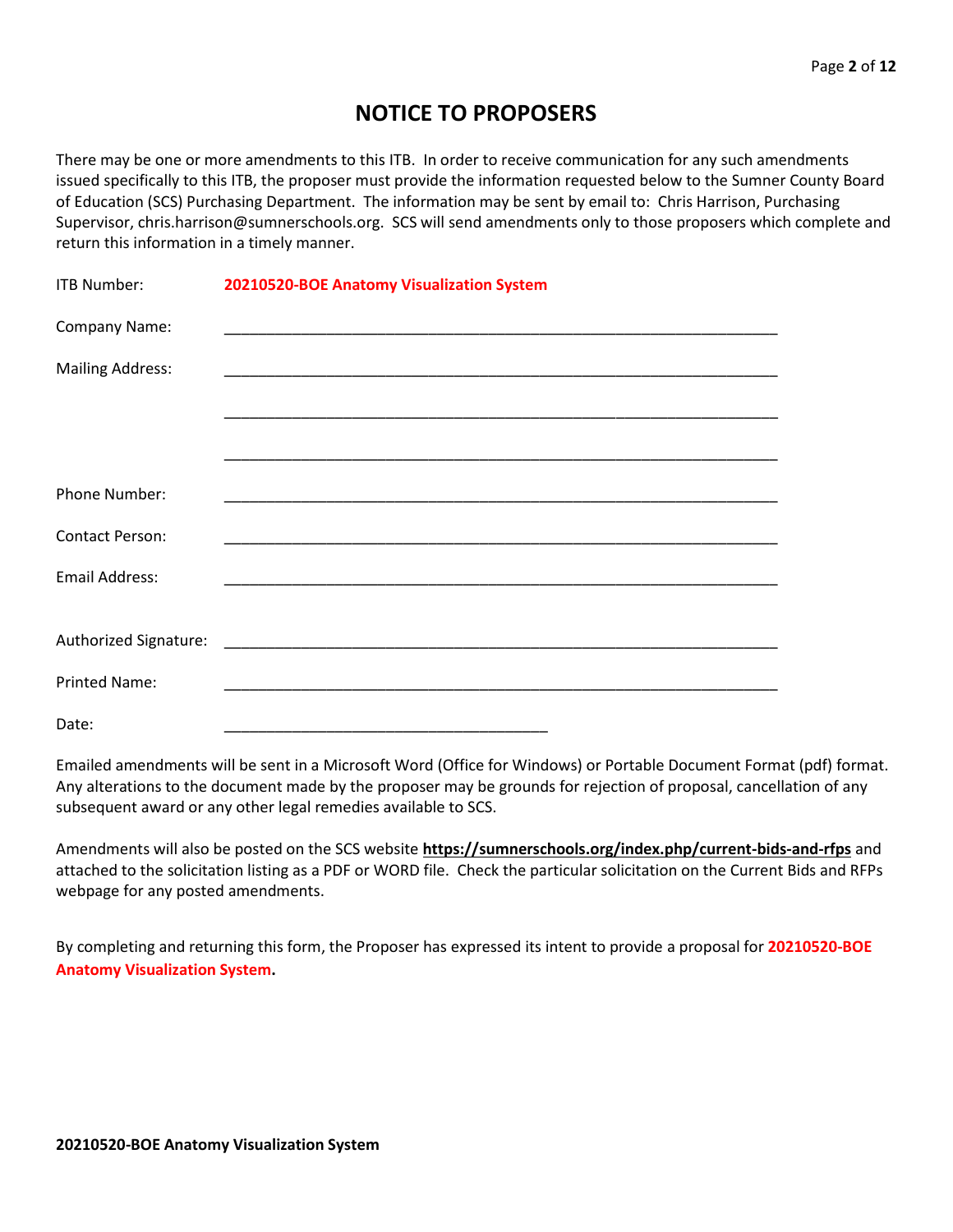### **TABLE OF CONTENTS**

- 1. Specification
- 2. Source Selection and Contract Award
- 3. Schedule of Events
- 4. Delivery of Proposals
- 5. Protests
- 6. New Vendors
- 7. Attachments
	- A. Bid Form/Certification
	- B. IRS Form W9
	- C. Attestation Re Personnel
	- D. Standard Terms and Conditions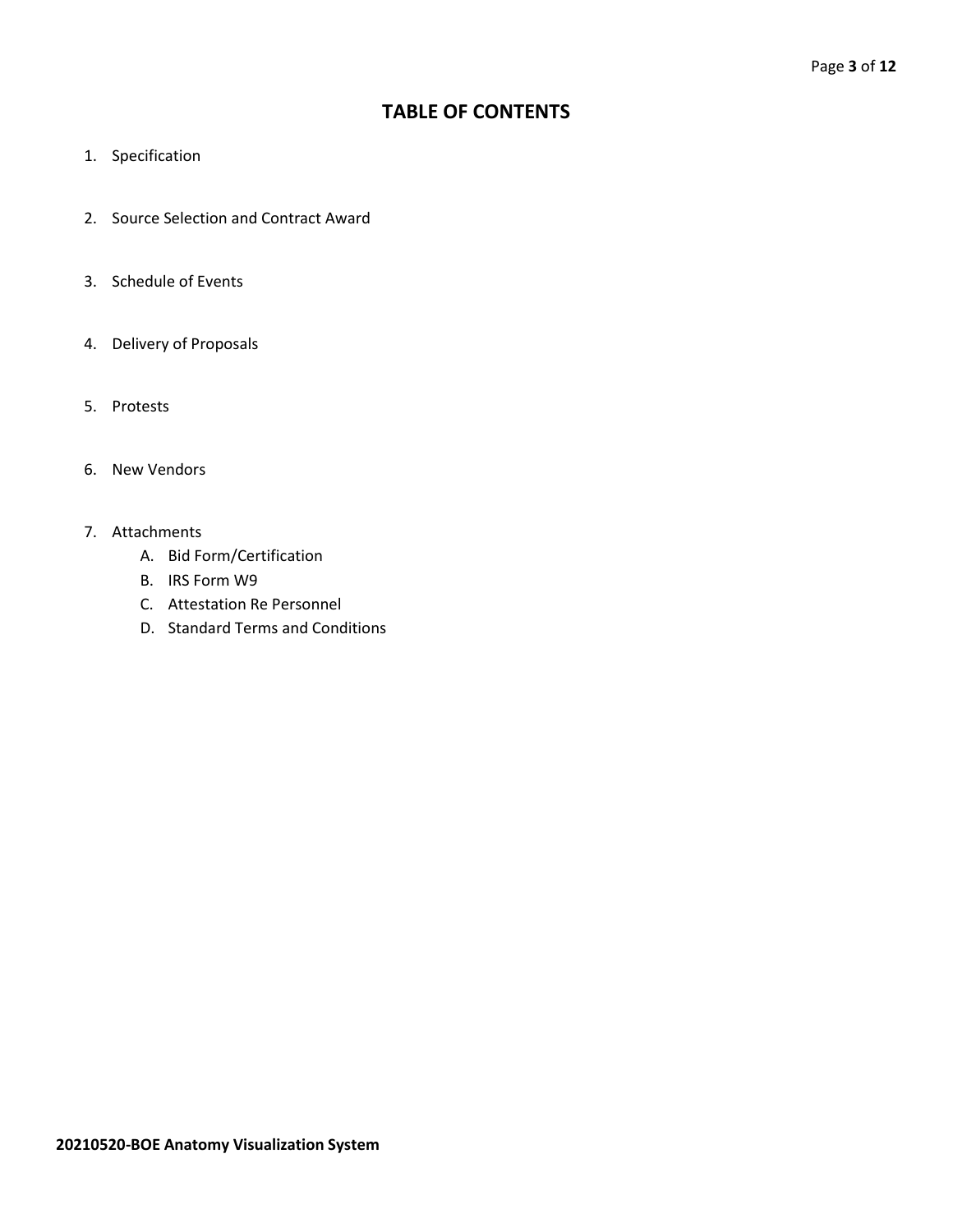1. Specification

Delivery will be to multiple locations within Sumner County, TN. Must include unloading and inside delivery.

Interactive 3D anatomy visualization and virtual dissection table

- 84" Life Size touch screen display
- Ability to be positioned to both horizontal and vertical operation without additional hardware
- Digital image library
- Warranty
	- o Include cost for an extended warranty
- Lifetime software updates
- Training included
- 1-year Tech Support
- Hard Table Cover (optional price)

#### Features:

- True 3D digital dissection, layer by layer and structure by structure
- Includes wide range of comprehensive scans including MRI, CT, 4D embryology scans along with animal scans
- Bloodflow simulation for every cardiovascular structure
- Heart motion visualization synchronized with an ECG
- Nerve tracing and distribution throughout the cadaver
- Catheter simulation with various entry points to the body
- 2. Source Selection and Contract Award
	- Award, if made, will be made to the proposer submitting the lowest cost proposal and whom is also determined to be Responsive.
		- o General Criteria to be determined "Responsive"
			- Does the proposal include all required information?
			- Does the proposal include completed attachment forms?
			- Was the proposal delivered on or before the stated deadline?
	- SCS reserves the right to reject any proposal that takes exception to the specifications unless prior approval is requested and granted by SCS.
	- Upon mutual agreement by both parties, SCS shall grant the right to extend the terms, conditions and prices of contract(s) awarded from this ITB to other Institutions (such as State, Local and/or Public Agencies) who express an interest in participating in any contract that results from this ITB. Each of the "piggyback" Institutions will issue their own purchasing documents for purchase of the goods/services. Proposer agrees that SCS shall bear no responsibility or liability for any agreements between Proposer and the other Institution(s) who desire to exercise this option.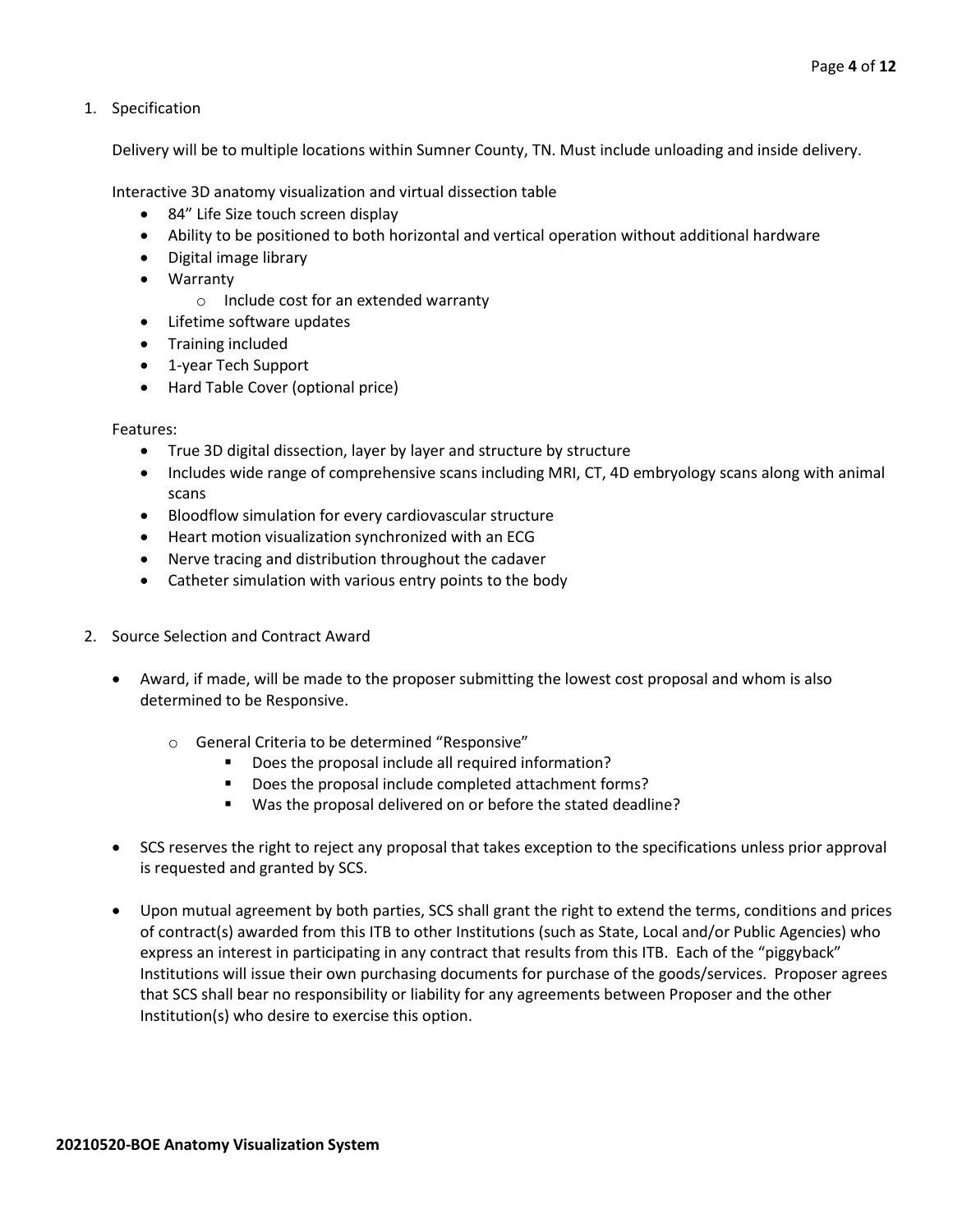3. Schedule of Events

| <b>RFP Issued</b>              | May 13, 2021                         |
|--------------------------------|--------------------------------------|
| <b>RFP Submission DEADLINE</b> | May 20, 2021 @ 10:00 a.m. Local Time |

#### 4. Delivery of Proposals

Sealed proposals will be accepted until **May 20, 2021 @ 10:00 a.m. Local Time**. Proposals received after that time will be deemed invalid. Vendors mailing proposal packages must allow sufficient time to ensure receipt of their package by the time specified. SCS shall not accept proposals via electronic transmission such as email, fax, etc. There will be no exceptions. Proposals will be opened and read aloud. The reading of the bids will begin at **10:00 a.m. Local Time**.

Due to the nature of deliveries to the SCS Support Services Facility by carriers such as UPS, FedEx and such like; the proposal package will be accepted if the date and time on the delivery confirmation are indicated to be on or before the Proposal Deadline.

| Sumner County Board of Education |
|----------------------------------|
| Attn: Purchasing Supervisor      |
| 1500 Airport Road                |
| Gallatin, TN 37066               |
|                                  |

The package containing the proposal must be sealed and clearly marked on the outside of the package: **"20210520-BOE Anatomy Visualization System" DO NOT OPEN**

#### 5. Protests

In the event that any interested party finds any part of the listed specifications, terms or conditions to be discrepant, incomplete or otherwise questionable in any respect; it shall be the responsibility of the concerned party to notify the SCS Purchasing Office of such matters immediately upon receipt of the ITB. All notifications must be sent to the Purchasing Supervisor via email at [purchasing@sumnerschools.org.](mailto:purchasing@sumnerschools.org)

Any actual or prospective Proposer who is aggrieved in connection with the ITB or award of a contract may protest to the Purchasing Supervisor and/or the Sumner County Board of Education at its regularly scheduled meeting.

- 6. New Vendors
	- To comply with Internal Revenue Service requirements, all vendors who perform any type of service are required to have a current IRS Form W-9 on file with the SCS Finance Department. It is a mandatory requirement to complete the IRS Form W-9 (Attachment 1) included in this RFP.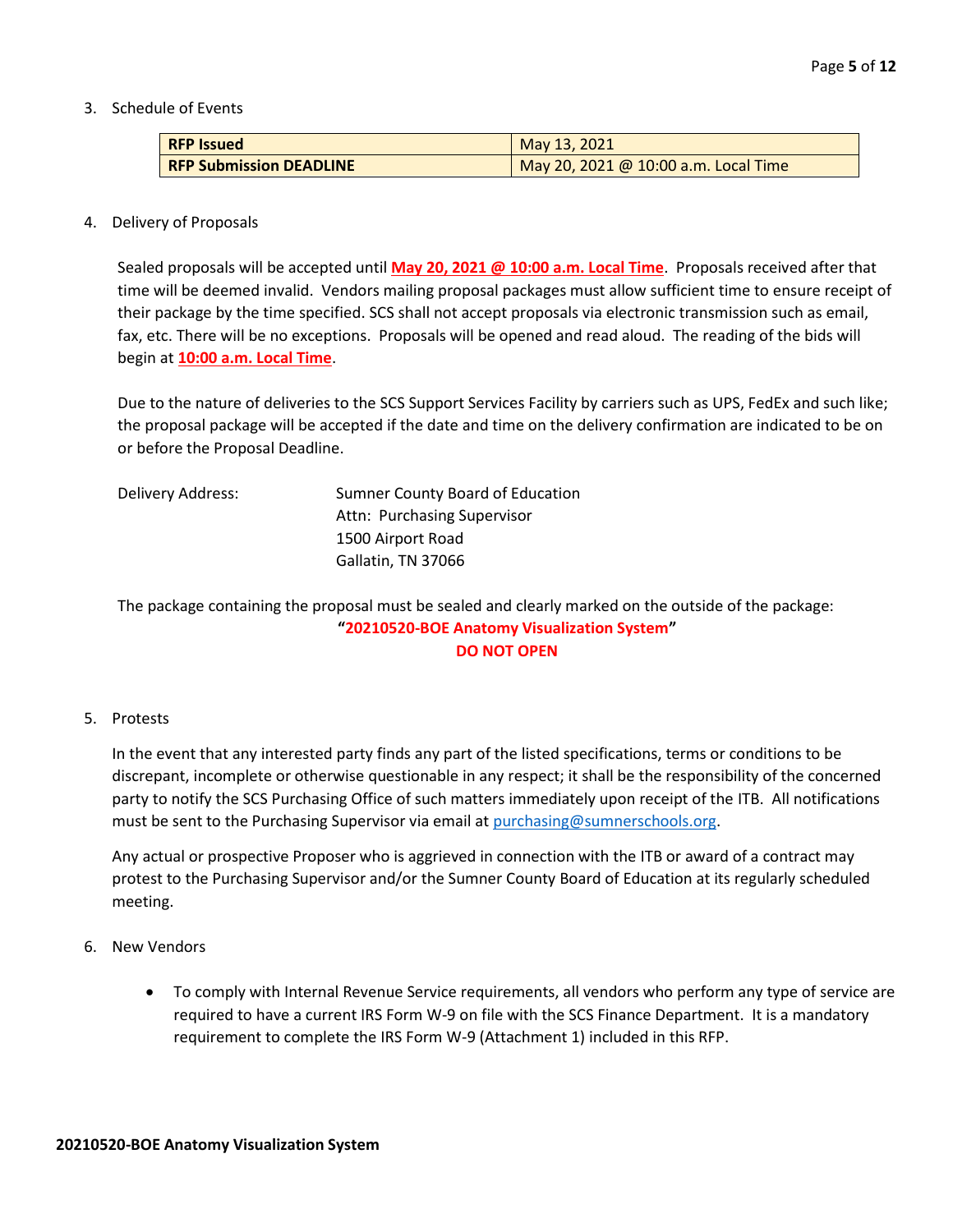- To comply with the Tennessee Lawful Employment Act (50-1-702 and 50-1-703), non-employees (individuals paid directly by the employer in exchange for the individual's labor or services) must have on file one (1) of the following documents:
	- o A valid Tennessee driver's license or photo identification;
	- $\circ$  A valid driver's license or photo identification from another state where the license requirements are at least as strict as those in Tennessee;
	- o A birth certificate issued by a U.S. state, jurisdiction or territory;
	- o A U.S. government issued certified birth certificate;
	- o A valid, unexpired U.S. passport;
	- o A U.S. certificate of birth abroad (DS-1350 or FS-545)
	- o A report of birth abroad of a U.S. citizen (FS-240);
	- o A certificate of citizenship (N560 or N561);
	- o A certificate of naturalization (N550, N570 or N578);
	- o A U.S citizen identification card (I-197 or I-179); or
	- o Valid alien registration documentation or other proof of current immigration registration recognized by the United States Department of Homeland Security that contains the individual's complete legal name and current alien admission number or alien file number (or numbers if the individual has more than one number).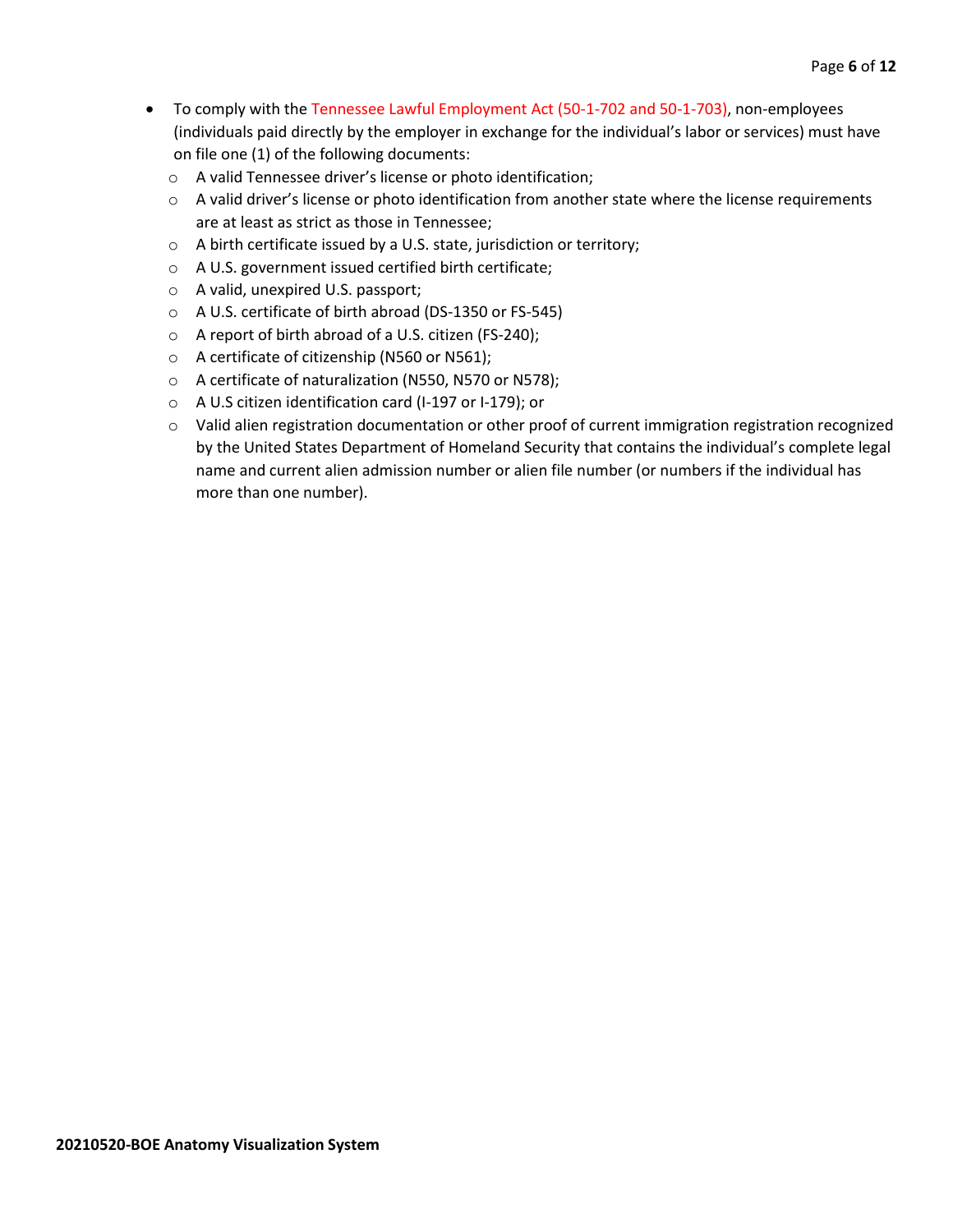#### **7.A Bid Form**



Attn: Purchasing Supervisor 1500 Airport Road Gallatin, TN 37066

Date

| <b>BRAND:</b>                                |          |                   |                    |  |  |
|----------------------------------------------|----------|-------------------|--------------------|--|--|
| <b>MODEL:</b>                                |          |                   |                    |  |  |
|                                              | Quantity | <b>Unit Price</b> | <b>Total Price</b> |  |  |
| Unit                                         | 8        |                   |                    |  |  |
| Shipping                                     | 8        |                   |                    |  |  |
|                                              |          |                   |                    |  |  |
| <b>Optional Extended Warranty (per unit)</b> |          |                   |                    |  |  |

By checking this box, Proposer agrees that SCS reserves the right to extend the terms, conditions and prices of this contract to other Institutions (such as State, Local and/or Public Agencies) who express an interest in participating in any contract that results from this ITB. Each of the piggyback Institutions will issue their own purchasing documents for the goods/service. Proposer agrees that SCS shall bear no responsibility or liability for any agreements between Proposer and the other Institution(s) who desire to exercise this option.

| <b>AUTHORIZED SIGNATURE:</b> |  |
|------------------------------|--|
| <b>PRINTED NAME:</b>         |  |
| TITLE:                       |  |
| <b>COMPANY NAME:</b>         |  |
| <b>PHONE:</b>                |  |
| <b>EMAIL</b>                 |  |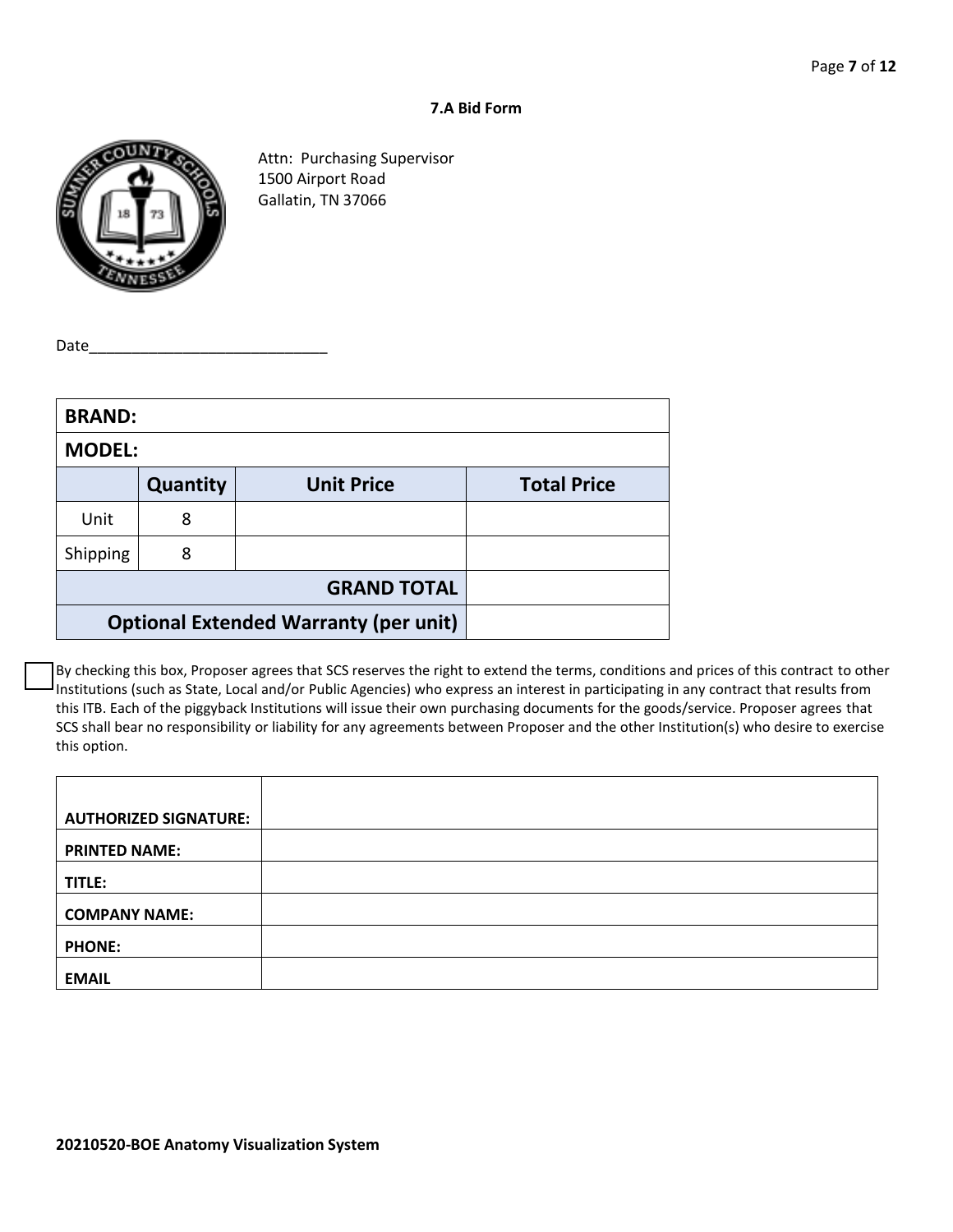#### 7.B IRS Form W9

|                                                                                                                                                                                                                                                                                                                                                                                                                                                                                                                                                                                                                                                                                                                                                                                                                                                                                                                                                             | <b>Request for Taxpayer</b><br>(Rev. December 2014)<br><b>Identification Number and Certification</b><br>Department of the Treasury<br>Internal Revenue Service<br>1 Name (as shown on your income tax return). Name is required on this line; do not leave this line blank. |                                                                                                                                                                                                                                                                                                                                  |                                                                                                                                                                                                        |        |    |  |                                                                                                                                                                         | Give Form to the<br>requester. Do not<br>send to the IRS. |  |  |  |  |
|-------------------------------------------------------------------------------------------------------------------------------------------------------------------------------------------------------------------------------------------------------------------------------------------------------------------------------------------------------------------------------------------------------------------------------------------------------------------------------------------------------------------------------------------------------------------------------------------------------------------------------------------------------------------------------------------------------------------------------------------------------------------------------------------------------------------------------------------------------------------------------------------------------------------------------------------------------------|------------------------------------------------------------------------------------------------------------------------------------------------------------------------------------------------------------------------------------------------------------------------------|----------------------------------------------------------------------------------------------------------------------------------------------------------------------------------------------------------------------------------------------------------------------------------------------------------------------------------|--------------------------------------------------------------------------------------------------------------------------------------------------------------------------------------------------------|--------|----|--|-------------------------------------------------------------------------------------------------------------------------------------------------------------------------|-----------------------------------------------------------|--|--|--|--|
| οú<br>page                                                                                                                                                                                                                                                                                                                                                                                                                                                                                                                                                                                                                                                                                                                                                                                                                                                                                                                                                  |                                                                                                                                                                                                                                                                              | 2 Business name/disregarded entity name, if different from above                                                                                                                                                                                                                                                                 |                                                                                                                                                                                                        |        |    |  |                                                                                                                                                                         |                                                           |  |  |  |  |
| 3 Check appropriate box for federal tax classification; check only one of the following seven boxes:<br>Specific Instructions on<br>S Corporation Partnership<br>C Corporation<br>Trust/estate<br>Individual/sole proprietor or<br>single-member LLC<br>Print or type<br>Limited liability company. Enter the tax classification (C=C corporation, S=S corporation, P=partnership) ▶<br>Note. For a single-member LLC that is disregarded, do not check LLC; check the appropriate box in the line above for<br>the tax classification of the single-member owner.<br>code (if any)                                                                                                                                                                                                                                                                                                                                                                         |                                                                                                                                                                                                                                                                              |                                                                                                                                                                                                                                                                                                                                  |                                                                                                                                                                                                        |        |    |  | 4 Exemptions (codes apply only to<br>certain entities, not individuals; see<br>instructions on page 3):<br>Exempt payee code (if any)<br>Exemption from FATCA reporting |                                                           |  |  |  |  |
| (Applies to accounts maintained outside the U.S.)<br>Other (see instructions) ▶<br>5 Address (number, street, and apt. or suite no.)<br>Requester's name and address (optional)<br>6 City, state, and ZIP code<br>See                                                                                                                                                                                                                                                                                                                                                                                                                                                                                                                                                                                                                                                                                                                                       |                                                                                                                                                                                                                                                                              |                                                                                                                                                                                                                                                                                                                                  |                                                                                                                                                                                                        |        |    |  |                                                                                                                                                                         |                                                           |  |  |  |  |
|                                                                                                                                                                                                                                                                                                                                                                                                                                                                                                                                                                                                                                                                                                                                                                                                                                                                                                                                                             |                                                                                                                                                                                                                                                                              | 7 List account number(s) here (optional)                                                                                                                                                                                                                                                                                         |                                                                                                                                                                                                        |        |    |  |                                                                                                                                                                         |                                                           |  |  |  |  |
| Part I                                                                                                                                                                                                                                                                                                                                                                                                                                                                                                                                                                                                                                                                                                                                                                                                                                                                                                                                                      |                                                                                                                                                                                                                                                                              | <b>Taxpayer Identification Number (TIN)</b>                                                                                                                                                                                                                                                                                      |                                                                                                                                                                                                        |        |    |  |                                                                                                                                                                         |                                                           |  |  |  |  |
|                                                                                                                                                                                                                                                                                                                                                                                                                                                                                                                                                                                                                                                                                                                                                                                                                                                                                                                                                             |                                                                                                                                                                                                                                                                              | Enter your TIN in the appropriate box. The TIN provided must match the name given on line 1 to avoid                                                                                                                                                                                                                             |                                                                                                                                                                                                        |        |    |  | <b>Social security number</b>                                                                                                                                           |                                                           |  |  |  |  |
|                                                                                                                                                                                                                                                                                                                                                                                                                                                                                                                                                                                                                                                                                                                                                                                                                                                                                                                                                             | TIN on page 3.                                                                                                                                                                                                                                                               | backup withholding. For individuals, this is generally your social security number (SSN). However, for a<br>resident alien, sole proprietor, or disregarded entity, see the Part I instructions on page 3. For other<br>entities, it is your employer identification number (EIN). If you do not have a number, see How to get a |                                                                                                                                                                                                        |        |    |  |                                                                                                                                                                         |                                                           |  |  |  |  |
|                                                                                                                                                                                                                                                                                                                                                                                                                                                                                                                                                                                                                                                                                                                                                                                                                                                                                                                                                             |                                                                                                                                                                                                                                                                              |                                                                                                                                                                                                                                                                                                                                  |                                                                                                                                                                                                        |        | or |  | <b>Employer identification number</b>                                                                                                                                   |                                                           |  |  |  |  |
|                                                                                                                                                                                                                                                                                                                                                                                                                                                                                                                                                                                                                                                                                                                                                                                                                                                                                                                                                             | quidelines on whose number to enter.                                                                                                                                                                                                                                         | Note. If the account is in more than one name, see the instructions for line 1 and the chart on page 4 for                                                                                                                                                                                                                       |                                                                                                                                                                                                        |        |    |  | -                                                                                                                                                                       |                                                           |  |  |  |  |
| Part II                                                                                                                                                                                                                                                                                                                                                                                                                                                                                                                                                                                                                                                                                                                                                                                                                                                                                                                                                     | Certification                                                                                                                                                                                                                                                                |                                                                                                                                                                                                                                                                                                                                  |                                                                                                                                                                                                        |        |    |  |                                                                                                                                                                         |                                                           |  |  |  |  |
|                                                                                                                                                                                                                                                                                                                                                                                                                                                                                                                                                                                                                                                                                                                                                                                                                                                                                                                                                             | Under penalties of perjury, I certify that:                                                                                                                                                                                                                                  |                                                                                                                                                                                                                                                                                                                                  |                                                                                                                                                                                                        |        |    |  |                                                                                                                                                                         |                                                           |  |  |  |  |
|                                                                                                                                                                                                                                                                                                                                                                                                                                                                                                                                                                                                                                                                                                                                                                                                                                                                                                                                                             |                                                                                                                                                                                                                                                                              | 1. The number shown on this form is my correct taxpayer identification number (or I am waiting for a number to be issued to me); and                                                                                                                                                                                             |                                                                                                                                                                                                        |        |    |  |                                                                                                                                                                         |                                                           |  |  |  |  |
| 2. I am not subject to backup withholding because: (a) I am exempt from backup withholding, or (b) I have not been notified by the Internal Revenue<br>Service (IRS) that I am subject to backup withholding as a result of a failure to report all interest or dividends, or (c) the IRS has notified me that I am<br>no longer subject to backup withholding; and                                                                                                                                                                                                                                                                                                                                                                                                                                                                                                                                                                                         |                                                                                                                                                                                                                                                                              |                                                                                                                                                                                                                                                                                                                                  |                                                                                                                                                                                                        |        |    |  |                                                                                                                                                                         |                                                           |  |  |  |  |
|                                                                                                                                                                                                                                                                                                                                                                                                                                                                                                                                                                                                                                                                                                                                                                                                                                                                                                                                                             |                                                                                                                                                                                                                                                                              | 3. I am a U.S. citizen or other U.S. person (defined below); and                                                                                                                                                                                                                                                                 |                                                                                                                                                                                                        |        |    |  |                                                                                                                                                                         |                                                           |  |  |  |  |
|                                                                                                                                                                                                                                                                                                                                                                                                                                                                                                                                                                                                                                                                                                                                                                                                                                                                                                                                                             |                                                                                                                                                                                                                                                                              | 4. The FATCA code(s) entered on this form (if any) indicating that I am exempt from FATCA reporting is correct.                                                                                                                                                                                                                  |                                                                                                                                                                                                        |        |    |  |                                                                                                                                                                         |                                                           |  |  |  |  |
| Certification instructions. You must cross out item 2 above if you have been notified by the IRS that you are currently subject to backup withholding<br>because you have failed to report all interest and dividends on your tax return. For real estate transactions, item 2 does not apply. For mortgage<br>interest paid, acquisition or abandonment of secured property, cancellation of debt, contributions to an individual retirement arrangement (IRA), and<br>generally, payments other than interest and dividends, you are not required to sign the certification, but you must provide your correct TIN. See the<br>instructions on page 3.                                                                                                                                                                                                                                                                                                    |                                                                                                                                                                                                                                                                              |                                                                                                                                                                                                                                                                                                                                  |                                                                                                                                                                                                        |        |    |  |                                                                                                                                                                         |                                                           |  |  |  |  |
| Sign<br>Here                                                                                                                                                                                                                                                                                                                                                                                                                                                                                                                                                                                                                                                                                                                                                                                                                                                                                                                                                | Signature of<br>U.S. person $\blacktriangleright$                                                                                                                                                                                                                            |                                                                                                                                                                                                                                                                                                                                  |                                                                                                                                                                                                        | Date P |    |  |                                                                                                                                                                         |                                                           |  |  |  |  |
|                                                                                                                                                                                                                                                                                                                                                                                                                                                                                                                                                                                                                                                                                                                                                                                                                                                                                                                                                             | <b>General Instructions</b>                                                                                                                                                                                                                                                  | Section references are to the Internal Revenue Code unless otherwise noted.                                                                                                                                                                                                                                                      | ● Form 1098 (home mortgage interest), 1098-E (student loan interest), 1098-T<br>(tuition)<br>· Form 1099-C (canceled debt)                                                                             |        |    |  |                                                                                                                                                                         |                                                           |  |  |  |  |
|                                                                                                                                                                                                                                                                                                                                                                                                                                                                                                                                                                                                                                                                                                                                                                                                                                                                                                                                                             |                                                                                                                                                                                                                                                                              | Future developments. Information about developments affecting Form W-9 (such                                                                                                                                                                                                                                                     |                                                                                                                                                                                                        |        |    |  |                                                                                                                                                                         |                                                           |  |  |  |  |
| as legislation enacted after we release it) is at www.irs.gov/fw9.                                                                                                                                                                                                                                                                                                                                                                                                                                                                                                                                                                                                                                                                                                                                                                                                                                                                                          |                                                                                                                                                                                                                                                                              |                                                                                                                                                                                                                                                                                                                                  | · Form 1099-A (acquisition or abandonment of secured property)<br>Use Form W-9 only if you are a U.S. person (including a resident alien), to                                                          |        |    |  |                                                                                                                                                                         |                                                           |  |  |  |  |
| <b>Purpose of Form</b><br>provide your correct TIN.                                                                                                                                                                                                                                                                                                                                                                                                                                                                                                                                                                                                                                                                                                                                                                                                                                                                                                         |                                                                                                                                                                                                                                                                              |                                                                                                                                                                                                                                                                                                                                  |                                                                                                                                                                                                        |        |    |  |                                                                                                                                                                         |                                                           |  |  |  |  |
| If you do not return Form W-9 to the requester with a TIN, you might be subject<br>An individual or entity (Form W-9 requester) who is required to file an information<br>to backup withholding. See What is backup withholding? on page 2.<br>return with the IRS must obtain your correct taxpayer identification number (TIN)<br>which may be your social security number (SSN), individual taxpayer identification<br>By signing the filled-out form, you:<br>number (ITIN), adoption taxpayer identification number (ATIN), or employer<br>1. Certify that the TIN you are giving is correct (or you are waiting for a number<br>identification number (EIN), to report on an information return the amount paid to<br>to be issued).<br>you, or other amount reportable on an information return. Examples of information<br>2. Certify that you are not subject to backup withholding, or<br>returns include, but are not limited to, the following: |                                                                                                                                                                                                                                                                              |                                                                                                                                                                                                                                                                                                                                  |                                                                                                                                                                                                        |        |    |  |                                                                                                                                                                         |                                                           |  |  |  |  |
|                                                                                                                                                                                                                                                                                                                                                                                                                                                                                                                                                                                                                                                                                                                                                                                                                                                                                                                                                             | · Form 1099-INT (interest earned or paid)                                                                                                                                                                                                                                    |                                                                                                                                                                                                                                                                                                                                  | 3. Claim exemption from backup withholding if you are a U.S. exempt payee. If                                                                                                                          |        |    |  |                                                                                                                                                                         |                                                           |  |  |  |  |
|                                                                                                                                                                                                                                                                                                                                                                                                                                                                                                                                                                                                                                                                                                                                                                                                                                                                                                                                                             |                                                                                                                                                                                                                                                                              | . Form 1099-DIV (dividends, including those from stocks or mutual funds)                                                                                                                                                                                                                                                         | applicable, you are also certifying that as a U.S. person, your allocable share of<br>any partnership income from a U.S. trade or business is not subject to the                                       |        |    |  |                                                                                                                                                                         |                                                           |  |  |  |  |
|                                                                                                                                                                                                                                                                                                                                                                                                                                                                                                                                                                                                                                                                                                                                                                                                                                                                                                                                                             |                                                                                                                                                                                                                                                                              | * Form 1099-MISC (various types of income, prizes, awards, or gross proceeds)                                                                                                                                                                                                                                                    | withholding tax on foreign partners' share of effectively connected income, and                                                                                                                        |        |    |  |                                                                                                                                                                         |                                                           |  |  |  |  |
| brokers)                                                                                                                                                                                                                                                                                                                                                                                                                                                                                                                                                                                                                                                                                                                                                                                                                                                                                                                                                    |                                                                                                                                                                                                                                                                              | . Form 1099-B (stock or mutual fund sales and certain other transactions by<br>· Form 1099-S (proceeds from real estate transactions)                                                                                                                                                                                            | 4. Certify that FATCA code(s) entered on this form (if any) indicating that you are<br>exempt from the FATCA reporting, is correct. See What is FATCA reporting? on<br>page 2 for further information. |        |    |  |                                                                                                                                                                         |                                                           |  |  |  |  |
| . Form 1099-K (merchant card and third party network transactions)                                                                                                                                                                                                                                                                                                                                                                                                                                                                                                                                                                                                                                                                                                                                                                                                                                                                                          |                                                                                                                                                                                                                                                                              |                                                                                                                                                                                                                                                                                                                                  |                                                                                                                                                                                                        |        |    |  |                                                                                                                                                                         |                                                           |  |  |  |  |

Cat. No. 10231X

Form W-9 (Rev. 12-2014)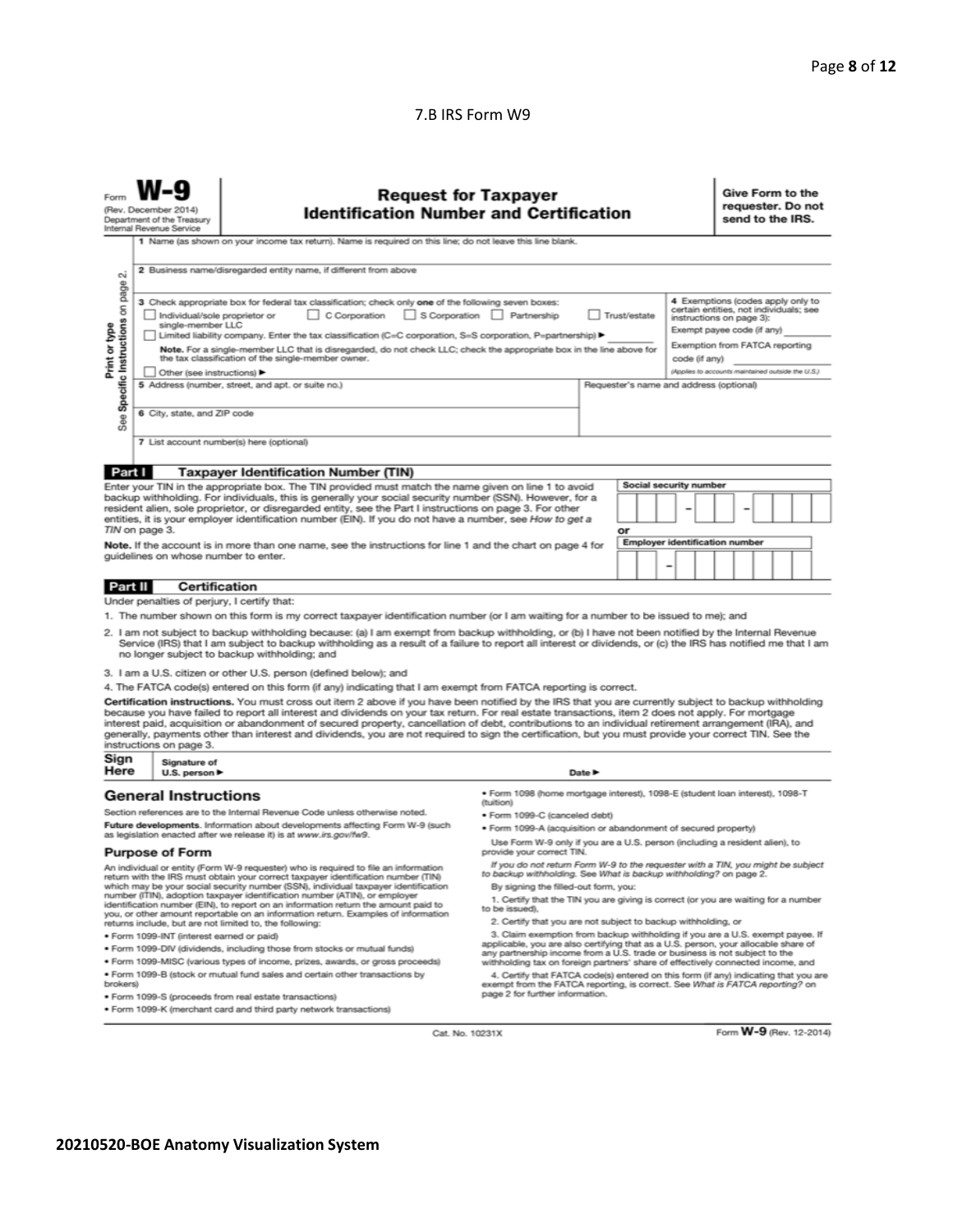#### **ATTACHMENT 7.C – Attestation Re Personnel**

## **ATTESTATION RE PERSONNEL USED IN CONTRACT PERFORMANCE**

| CONTRACTOR LEGAL ENTITY NAME:                                          |  |
|------------------------------------------------------------------------|--|
| FEDERAL EMPLOYER IDENTIFICATION NUMBER:<br>(or Social Security Number) |  |

**The Contractor, identified above, does hereby attest, certify, warrant and assure that the Contractor shall not knowingly utilize the services of an illegal immigrant in the performance of this Contract and shall not knowingly utilize the services of any subcontractor who will utilize the services of an illegal immigrant in the performance of this Contract, T.C.A. § 12-3-309.**

SIGNATURE & DATE:

*NOTICE: This attestation MUST be signed by an individual empowered to contractually bind the Contractor.*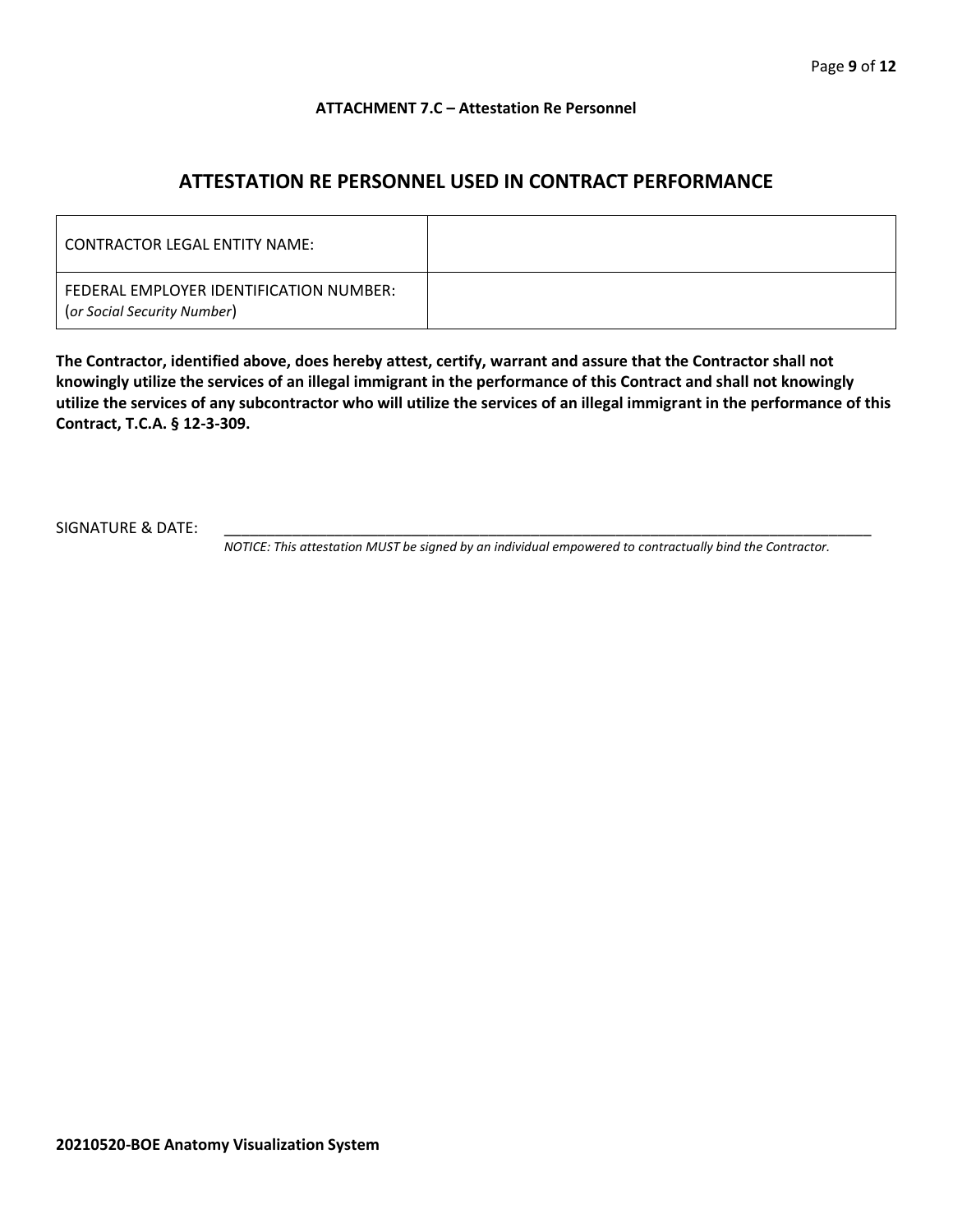#### **ATTACHMENT 7.D – Standard Terms & Conditions SUMNER COUNTY BOARD OF EDUCATION (SCS)**

#### **1. PREPARATION AND SUBMISSION OF BID.**

- **a.** Failure to examine any drawings**,** specifications, or instructions will be at the proposer's risk. Any deviation from the stated terms, conditions and specifications must be coordinated with and approved in writing by the SCS Purchasing Supervisor.
- **b.** RFP/ITB SUBMITTAL / SIGNATURE: Proposal shall give the full name and business address of the bidder. If the proposer is a corporation, the name shall be stated as it is in the corporate charter. Proposals must be signed in ink by the proposer's authorized agent. Unsigned proposals will be rejected. Proposals are to be sealed and the outside of the envelope is to reference the RFP/ITB number. The person signing the proposal must show their title, and if requested by the institution, must furnish satisfactory proof of his or her authority to bind his or her company in contract. Proposer understands that by submitting a proposal with an authorized signature, it shall constitute an offer to SCS. Proposals must be typewritten or in ink; otherwise they may not be considered. Purchase orders will be issued to the firm name appearing on the W9. Electronic submissions via email, fax, etc. shall not be accepted.
- **c.** SCS is not responsible for any costs incurred by any vendor pursuant to the RFP/ITB. The vendor shall be responsible for all costs incurred in connection with the preparation and submission of its proposal.
- **d.** All proposers must be in compliance with T.C.A. § 62-6-119 at the time of proposal submission and provide evidence of compliance with the applicable provisions of the chapter before such proposal may be considered.
- **e.** Proposals are to be received in the location designated in the RFP/ITB no later than the specified date and time. Late submissions will NOT be opened or considered.
- **f.** No erasures permitted. Errors may be crossed out and corrections printed in ink or typewritten adjacent to error and must be initialed in ink by person signing the proposal.
- **g.** Specifications: Reference to available specifications shall be sufficient to make the terms of the specifications binding on the proposer. The use of the name of a manufacturer, or any special brand or make in describing an item does not restrict the proposer to that manufacturer or specific article, unless specifically stated. Comparable products of other manufacturers will be considered if proof of compatibility is contained in the proposal. Proposers are required to notify SCSs Purchasing Supervisor whenever specifications/procedures are not perceived to be fair and open. The articles on which the proposal is submitted must be equal or superior to that specified. Informative and Descriptive Literature: The proposer must show brand or trade names of the articles proposed, when applicable. It shall be the responsibility of the proposer, including proposer's whose product is referenced, to furnish with the proposer such specifications, catalog pages, brochures or other data as will provide an adequate basis for determining the quality and functional capabilities of the product offered. Failure to provide this data may be considered valid justification for rejection of proposer.
- **h.** Samples: Samples of items when called for, must be furnished free of expense, and if not destroyed will, upon proposer's request within ten (10) days of RFP/ITB opening, be returned at the proposer's expense. Each sample must be labeled with the proposer's name, manufacturer's brand name and number, RFP/ITB number and item reference.
- **i.** Time of Performance: The number of calendar days in which delivery is to be made after receipt of order shall be stated in the RFP/ITB and may be a factor in making an award, price notwithstanding. If no delivery time is stated in the bid, bidder agrees that delivery is to be made within two weeks (10 business days) of order.
- **j.** Transportation and delivery charges should be included in the price and be fully prepaid by the vendor to the destination specified in the RFP/ITB. Proposal prices shall include delivery of all items F.O.B. destination.
- **k.** New materials and supplies must be delivered unless otherwise specifically stated in the RFP/ITB.
- **l.** Alternate/multiple bids will not be considered unless specifically called for in the RFP/ITB.
- **m.** Only proposals submitted on RFP/ITB forms furnished by SCS will be considered.
- **n.** By signing this RFP/ITB where indicated, the proposer agrees to strictly abide by all applicable local, state and federal statutes and regulations. The proposer further certifies that this proposer is made without collusion or fraud.
- **o.** Error in Proposal. In case of error in the extension of prices in the proposal, the unit price will govern. Late submissions will NOT be opened or considered. Proposers are cautioned to verify their proposals before submission, as amendments received after the RFP/ITB deadline will not be considered. No proposals shall be altered, amended or withdrawn after opening. After proposal opening, a proposer may withdraw a proposal only when there is obvious clerical error such as a misplaced decimal point, or when enforcement of the proposal would impose unconscionable hardship due to an error in the proposal resulting in a quotation substantially below the other proposals received. Proposal withdrawals will be considered only upon written request of the proposer.
- **2. OPEN RECORDS.** In order to comply with the provisions of the Tennessee Open Records Act, all proposals will be publicly opened and are subject to public inspection after the award upon written request. Proposers may be present at RFP/ITB opening. Summary information will be posted the SCS website, www.sumnerschools.org under the Invitation to Bid link.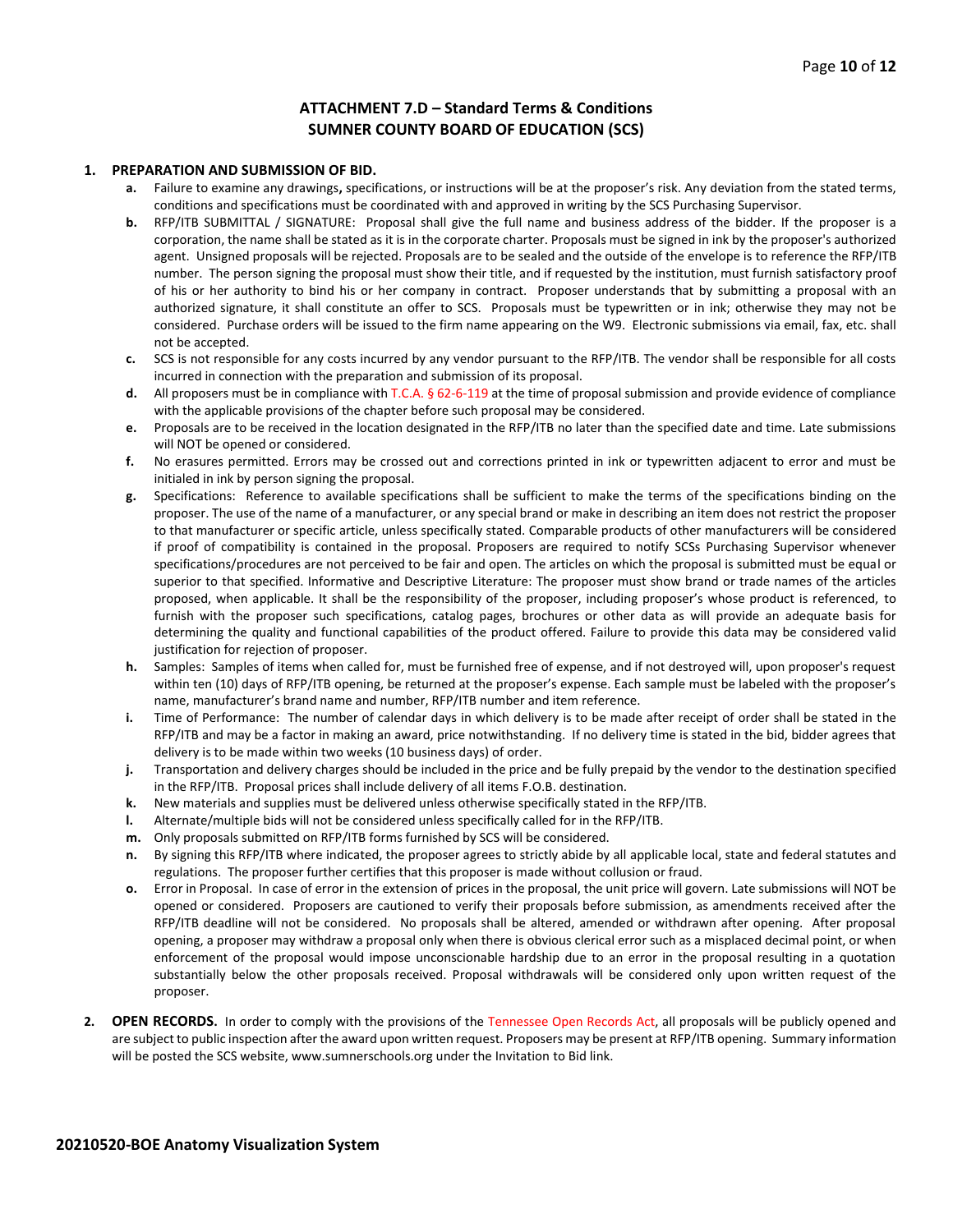- **3. ACCEPTANCE AND AWARD.** SCS reserves the right to reject any and all proposals and to waive any informality in proposals and, unless otherwise specified by the proposer to accept any item in the proposal. Action to reject all proposals shall be taken for unreasonably high prices, errors in the proposal documents, cessation of need, unavailability of funds, or any other reason approved by SCS.
	- **a.** Contracts and purchases will be made with the lowest, responsive, responsible, qualified proposer. The quality of the articles to be supplied, their conformity with the specifications, their suitability to the requirements of the Institution, cash discount offered, and the delivery terms will be taken into consideration.
	- **b.** Any deviation from these stated terms, specifications and conditions must be coordinated with and approved in writing by the Purchasing Supervisor.
	- **c.** Prices quoted on the response (if any) are to be considered firm and binding until the said equipment, supplies or services are in the possession of SCS.
	- **d.** SCS reserves the right to order more or less than the quantity listed in the proposal.
	- **e.** If a proposer fails to state a time within which a proposal must be accepted, it is understood and agreed that SCS shall have ninety (90) days to accept.
	- **f.** No purchase or contract is authorized or valid until the issuance of a SCS purchase order in accordance with SCS policy. No SCS employee is authorized to purchase equipment, supplies or services prior to the issuance of such a purchase order.
	- **g.** The contract may not be assigned without written SCS consent.
	- **h.** If the appropriate space is marked on the RFP/ITB, other Institutions (such as State, Local and/or Public Agencies) may purchase off the contract during the same period as SCS.
	- **i.** The awarded proposer will be required to post a performance and payment bond in the amount of 25% of the contract price if it exceeds \$100,000 as stated by T.C.A. §12-4-201.
	- **j.** If the project cost is in excess of \$25,000 a performance bond must be secured by the requesting part in an amount equal to the market improvement value.
	- **k.** By submission of this bid and signature thereof, the Bidder acknowledges compliance with the provisions of Public Chapter No. 587 / Senate Bill No. 2048 (Employee Background Check). The Bidder further agrees to submit a formal certification thereof prior to commencing work.
- **4. PAYMENT**. Payment terms must be specified in the proposal, including any discounts for early payment. Partial payments will not be approved unless justification for such payment can be shown. Terms will be NET 30 days. Payment will not be made until the conditions and specifications of the RFP/ITB are inspected and approved as conforming by persons appointed by SCS.
- **5. DEFAULT OF SELECTED VENDOR.** In case of vendor default, SCS may procure the articles or services from other sources and hold the defaulting vendor responsible for any resulting cost. If the awarded vendor violates any terms of their response, the contract, SCS policy or any law, they may be disqualified from proposing for a period of two years for minor violations or longer for major violations. Proposals from disqualified proposers will not be accepted during the period of disqualification.
- **6. INSPECTION OF PURCHASES.** Articles received which are not equivalent will not be accepted and will be picked up by the vendor or returned to vendor, shipping charges collect. SCS shall have a reasonable period in which to inspect and accept or reject materials without liability. If necessity requires SCS to use nonconforming materials, an appropriate reduction in payment may be made.
- **7. TAXES.** SCS is tax exempt; do not include taxes in quotation. Vendors making improvements or additions to or performing repair work on real property for SCS are liable for any applicable sales or use tax on tangible personal property used in connection with the contract or furnished to vendors by the state for use under the contract.
- **8. NONDISCRIMINATION.** SCS is an equal opportunity employer. SCS and bidder agree to comply with Titles VI and VII of the Civil Rights Act of 1964, Title IX of the Education Amendments of 1972, Section 504 of the Rehabilitation Act of 1973, Executive Order 11,246, the Americans with Disabilities Act of 1990, if applicable, and the related regulations to each. Each party assures that it will not discriminate against any individual including, but not limited to employees or applicants for employment and/or students, because of race, religion, creed, color, sex, age, disability, veteran status or national origin. In the event that any claims should arise with regards to violations of any such local, state or federal law, statues, rule or regulations, the vendor will indemnify and hold SCS harmless for any damages, including court costs or attorney fees, which might be incurred.
- **9. PROHIBITIONS/NO VENDOR CONTRACT FORM.** Acceptance of gifts from vendors is prohibited. T.C.A. §12-4-106. The contract documents for purchase under this RFP/ITB shall consist of the successful proposer's bid and SCSs purchase order. The proposer may request exceptions to terms and conditions and/or request SCS to accept other terms and conditions by means of subsequent documents such as invoices, warranty agreements, license agreements, etc. All subsequent documents shall be open to revision for impermissible language. SCS reserves the right to render the proposal unresponsive and subject the proposal to rejection if successful terms cannot be negotiated.